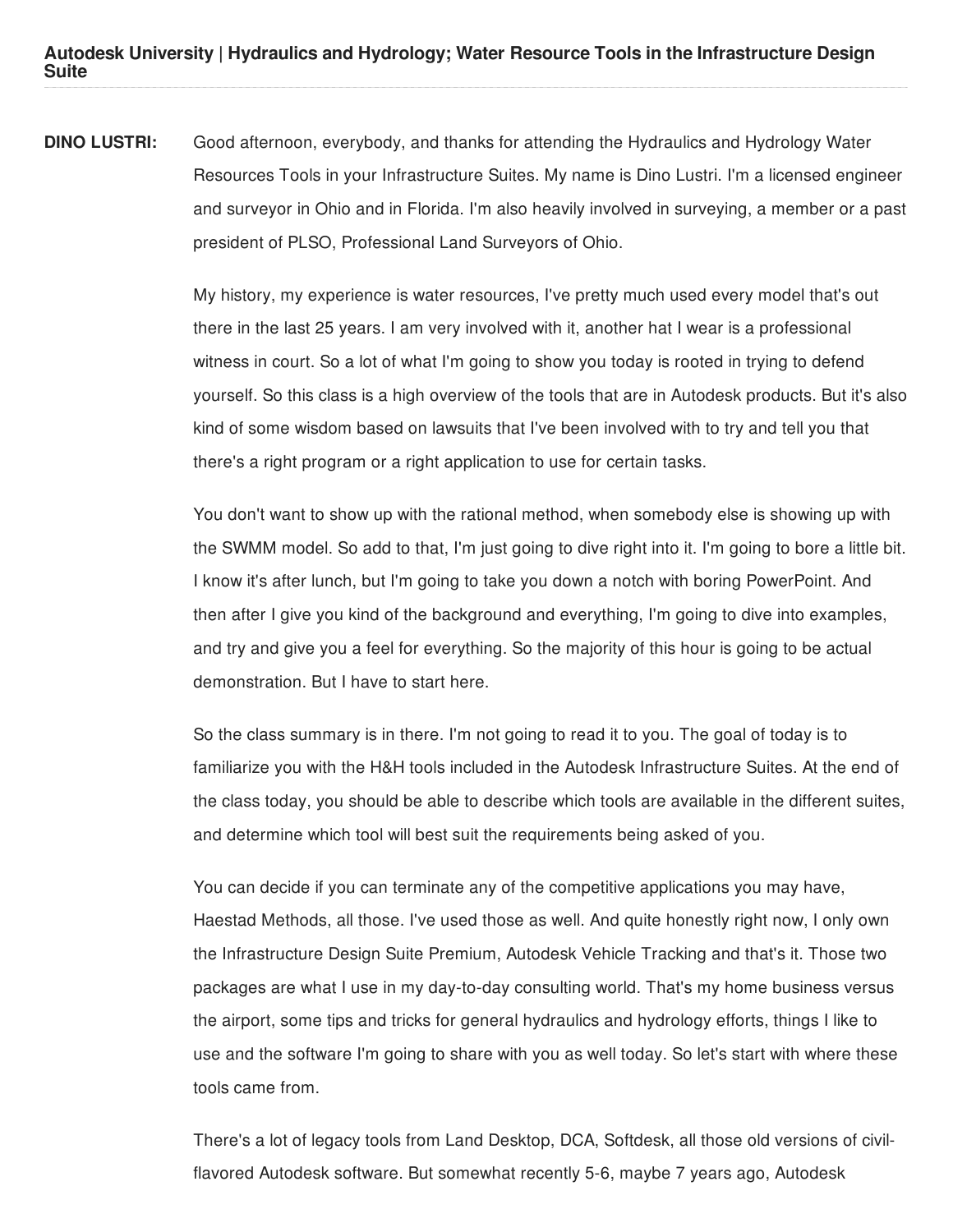acquired the assets of Intellisolve. That's Hydrographs, Storm Sewers and Express. I was lucky, because I used it before Autodesk acquired it. So I had some history with it before they got it. And it's still in there now. So it's a nice thing.

Boss International sold three of their assets to Autodesk a couple years later. RiverCAD is called River Analysis now. And I have some good news. So actually my class is a little dated. River Analysis used to be only available in the Ultimate Suite. Now anybody with Civil 3D, who's on subscription that's not even the suite by the way, not the Premium Suite, but just Civil 3D with subscription has access to River Analysis now. So you just need to go to your application manager and get online and download it and add it.

StormNET is now what we call SSA, Storm and Sanitary Analysis, which is synonymous with the SWMM model, SWMM Stormwater Management Model. And finally Water Network Technologies that was acquired but it has still not been released. So we're not quite sure where and when that's going to happen.

So I'm going to start off with Express Tools. What Express Tools gives you are hydraulic calculators. They're very simple. You enter the variables that you have, and it spits out an answer. It's that straightforward. So some of the equations that are used in culverts is the Bernoulli's energy equation. But it uses Manning's to determine head losses due to pipe friction.

There's the equation for it. And by the way, everything I'm going to show you today is in the handout. So there's no real reason to write anything down. Furthermore, in case you haven't already, this manual that I have here, I wrote or put together about five years ago. It's aged, or the screen captures are from older versions. But quite frankly, it still applies today. The reason I put this together, for those of you who tried to learn this software, there aren't any really good resources for you to learn the steps to accomplish a task.

There's a tremendous amount of information having to do with reference material. So there's like a 500-page SSA manual in there. But there's nothing in there that tells you, do this, do this, do this, do this. So this is a collection of examples that I've accumulated with the help of Autodesk, and of course personal experiences. I've littered all kinds of things that I like to do in it, like equations or expressions.

So if you like to label a pipe, and it has the flow capacity showing when it's in Civil 3D, I have a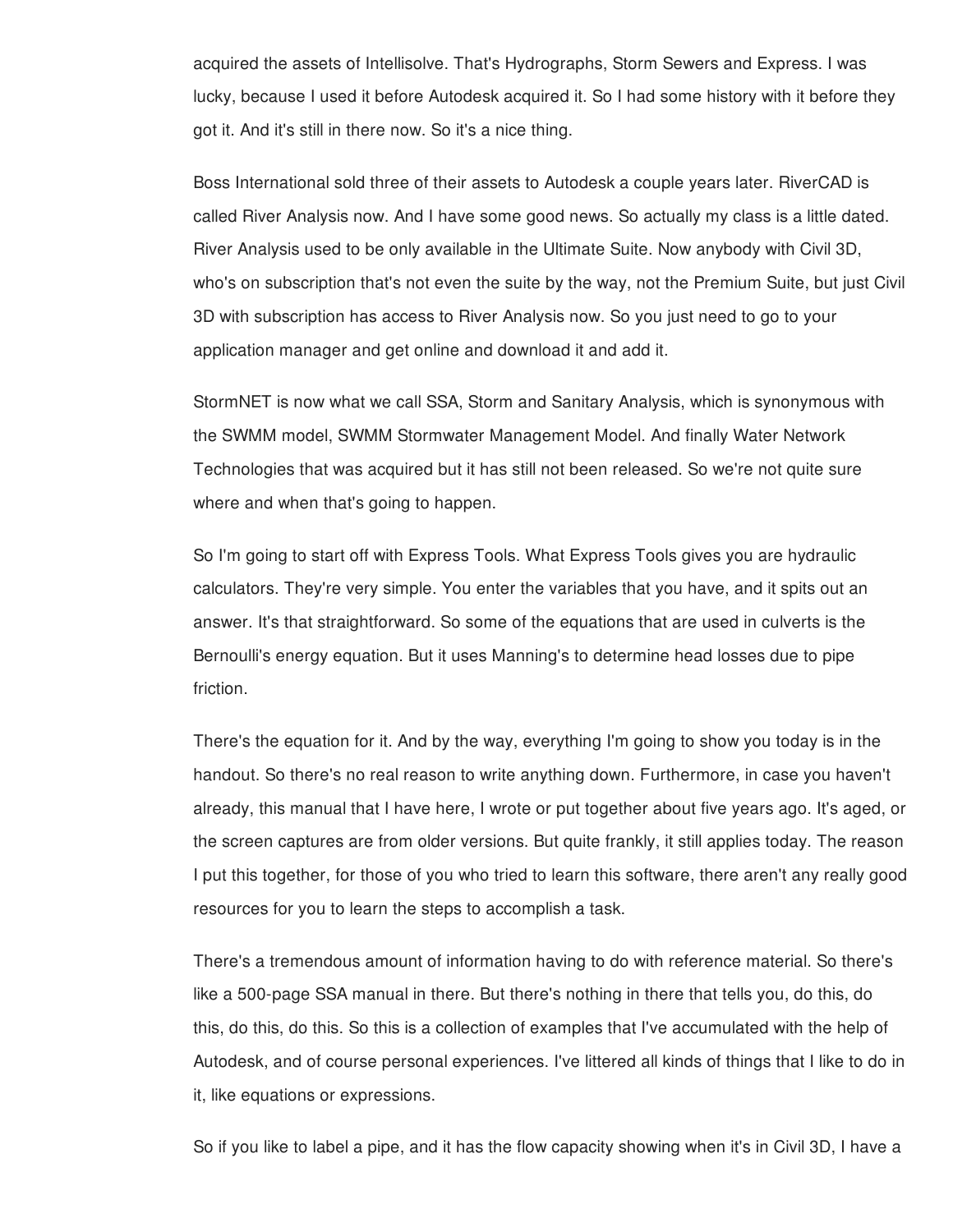real good exercise in here that you can mimic. I've given you all the CAD and data files and everything else as well. So that's all part of the handouts that you have, including this PowerPoint.

So channels, it uses the Manning's equation to compute the Q's at varying depths of flow. That's very simply the Manning's equation. It's an iterative procedure. So what's positive about this is that you can find out the capacity of a swale or a ditch at varying depths. And that's pretty handy. It's good to print that out, shove it in the file so you have proof as to why you're moving forward a certain way.

Inlets utilizes HEC-22. And there's different equations for on sag and on grade. By the way, all of these equations can be found in the help files as well of the related software. But I thought putting these all together in one source for you would make it easier for you to compare with other applications you have to it.

Now I have this little animation here. Not because that specific detail is important, but because I want to emphasize to anybody who does this kind of work. It's our responsibility to know the limits of the equations that are in the software. It's not Autodesk's responsibility. We need to know when we can use one equation over another. That particular slotted inlet equation will only work if your Q is less than 5 and 1/2 cfs, and the slope is less than 0.09. Who knows that? Unless you do the research, you won't. And then of course, if there's a litigation involved, you'll get a rude awakening when that comes up.

Hydrology, now this component lies in the Express Tools. But I'm outright tell you that I don't think you should bother with this, mainly because Hydrographs is in there. So why use this if Hydrographs is there? Having said that, these are the equations that are used in it.

And then we go to weirs, again HEC-22 and of course Richard French's *Open Channel Hydraulics,* which anybody who's taken civil college has probably had a copy of. And those are the equations for the various shapes that you see there, weir shapes. If you have anything more complex than what you're seeing up there, my recommendation is to use SSA for it. SSA gives you the flexibility to do some really unique shaped weir.

Now here's my first tip. For the Express Tools, if you are always editing the variables, the defaults that are in that software when you're doing an exercise or doing an analysis, there is an Express.ini file. It's a text file. It's located in that path, of course, with your name or your username in that spot. You can edit the file and assign your variables for your area or what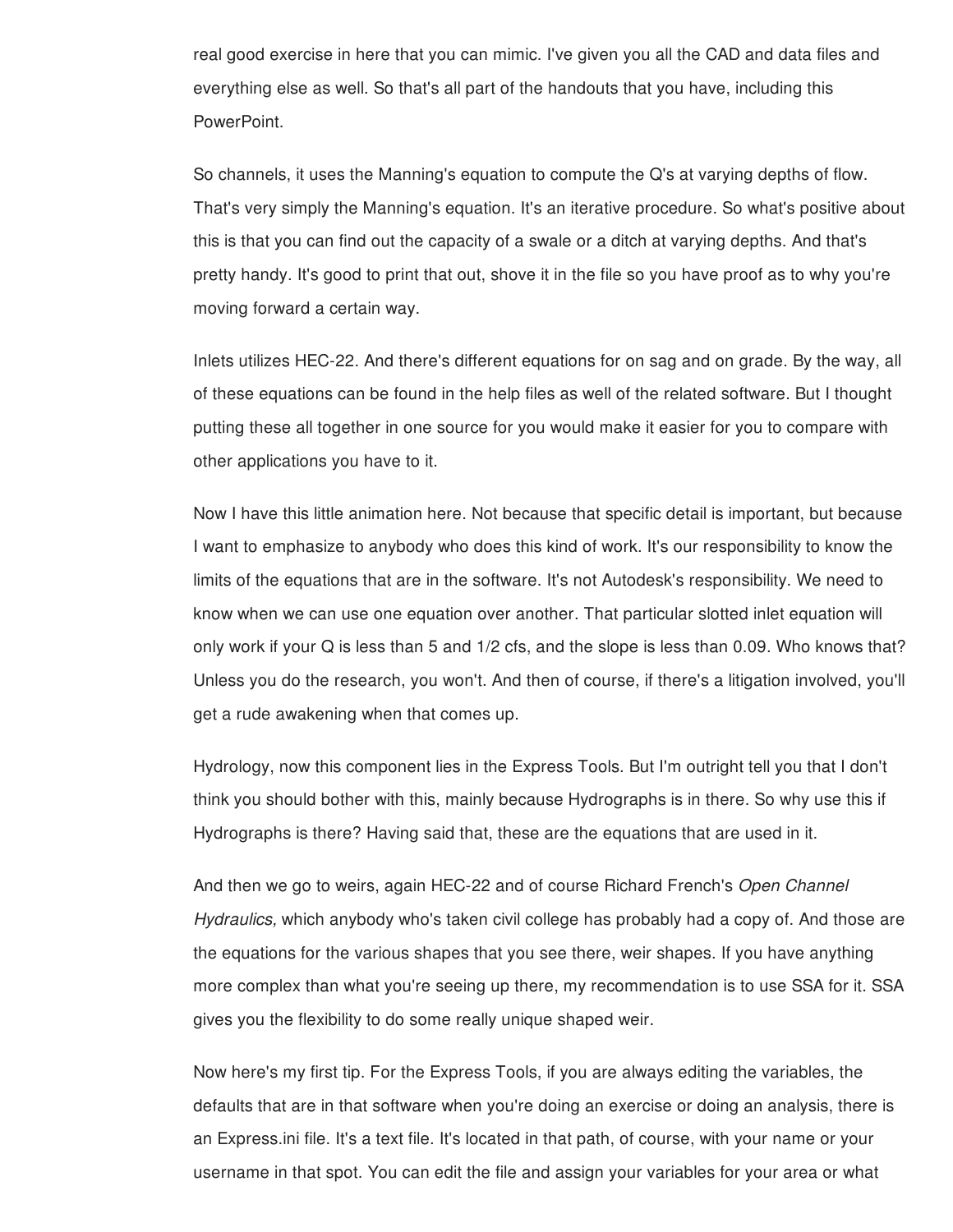your defaults should be. And then you don't have to do it every single time when you're using the software.

Hydrographs, the second package acquired from Intellisolve. And here is a list of hydrology applications or equations or different types, I guess, to be used. TR-55, TR-20 are probably the most prevalent. Here is the-- it's the unit hydrograph method. It uses TR-20. Now I have an animation here again. Again, not because of that one is specifically important, but to emphasize that we need to know if 484 make sense where we live, or where we're doing the analysis.

So mountainous is 600. Swampy is 300. What number should you pick in there? That's up to you. That's something you need to research and find a comfort, and know it defaults to 484. And you'd be surprised how many people just move right through the software and do an analysis with that number. That's all fine if nothing bad happens. But I hope nobody gets into litigation.

The third package of software is Storm Sewers. Storm Sewers uses the Bernoulli equation and there's a component here that I find to be a very important item to bring to everybody's attention. It uses the Manning's equation to determine head losses due to pipe friction. What this means is that this particular tool is good for sizing of sewers, peak flow analysis, not analyzing an existing system that's at varying depths of flow. That's not how this one works.

For that matter, the majority of your other softwares that you have are like this. They're not- and we'll get to it here in a moment-- they're not analyzing the pipes at varying degrees of depth. They're not analyzing the pipe for surcharge events, where the hydraulic grade line spikes. That's not what an analysis is all about. This is for sizing a pipe, and this is what it's good for.

Even though there are words in the software that says analysis, enhanced modeling analysis, don't let that fool you. There's no analysis going on. It's a sizing. It's a peak flow design.

So here's a tip for that. So in Storm Sewers, when you finally enter all your data and you have the four analysis options-- I'm going to use the word-- there is one called EMS, Enhanced Modeling System. What you need to know about that particular option is that you need to run it three times. Because the first time you run it, you'll get an answer over here. The next time you run it, it'll be over here. The next time it'll be here. So as you keep running it, it converges to an answer.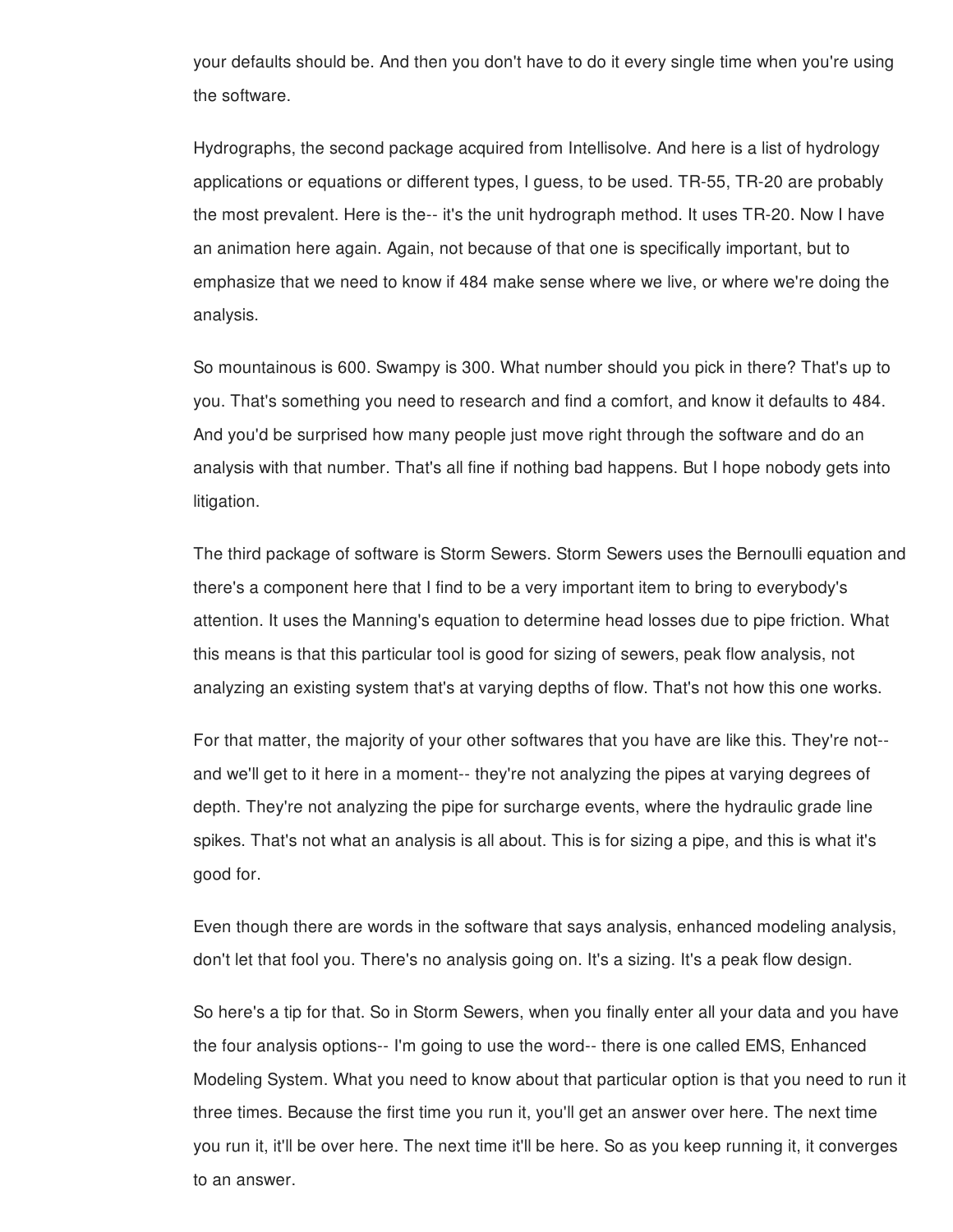Now it's supposed to happen in the background within the software. But this is my way of saying you prove it to yourself. Find that comfort level. Run it a couple times and see if the answer changes. There's a lot more of this in the help file. So if in doubt, please pursue it to find out how it's working.

Now we come to the big one, Storm and Sanitary Analysis. Storm and Sanitary Analysis can do anything that I've just shown you that those other packages can do. It can do all of it. I'm going to get to that more in a little bit.

So here's the hydrology modeling capabilities. You've got TR-55, TR-20, and the wide range of others. That's not really as big of a deal as this, the hydraulic modeling capabilities.

Kinematic Wave and Steady Flow are the standards. Kinematic Wave is what's in Storm Sewers. Kinematic Wave and Steady Flow is what's available in most of the other softwares you probably own, like Haestad methods, FlowMaster-- I can't remember the others anymore. But the majority of software out there utilizes those first two.

The one that's a big deal is Hydrodynamic, the Saint-Venant equations. Now there was a time when I knew how to do differential equations, and that is long past. So I tried to learn it or relearn it, so that I can give you some insight into how those equations work. But unfortunately there's just not enough time left in the day for that. So to that end, I have a lot of papers that- or a lot of thesis that were written on this topic. If anybody wants them, reach out.

But bottom line is, what does Saint-Venant do for you? It models the channels in reverse. So that if you have a surcharge event, or the flow reverses direction, it models it properly. That's a big, big deal. So right off the bat here the hydraulic modeling can do storm sewers, sanitary and combined, open channels, streams.

By the way I learned that FEMA will accept the SWMM model, which is SSA, to model floodplains. I do not have that document for you. It did come from somebody I trust. But I'm going to say if you're interested in pursuing that, look into that information. Open channels, steams, bridges and culverts, curb and gutter drain inlets, detention ponds. Now we have Hydrographs Why use this one?

Hydrographs is good for simple pond design, simple. If you have cascading ponds, ponds in a series, ponds in a parallel, if you have any kind of a unique situation you should probably go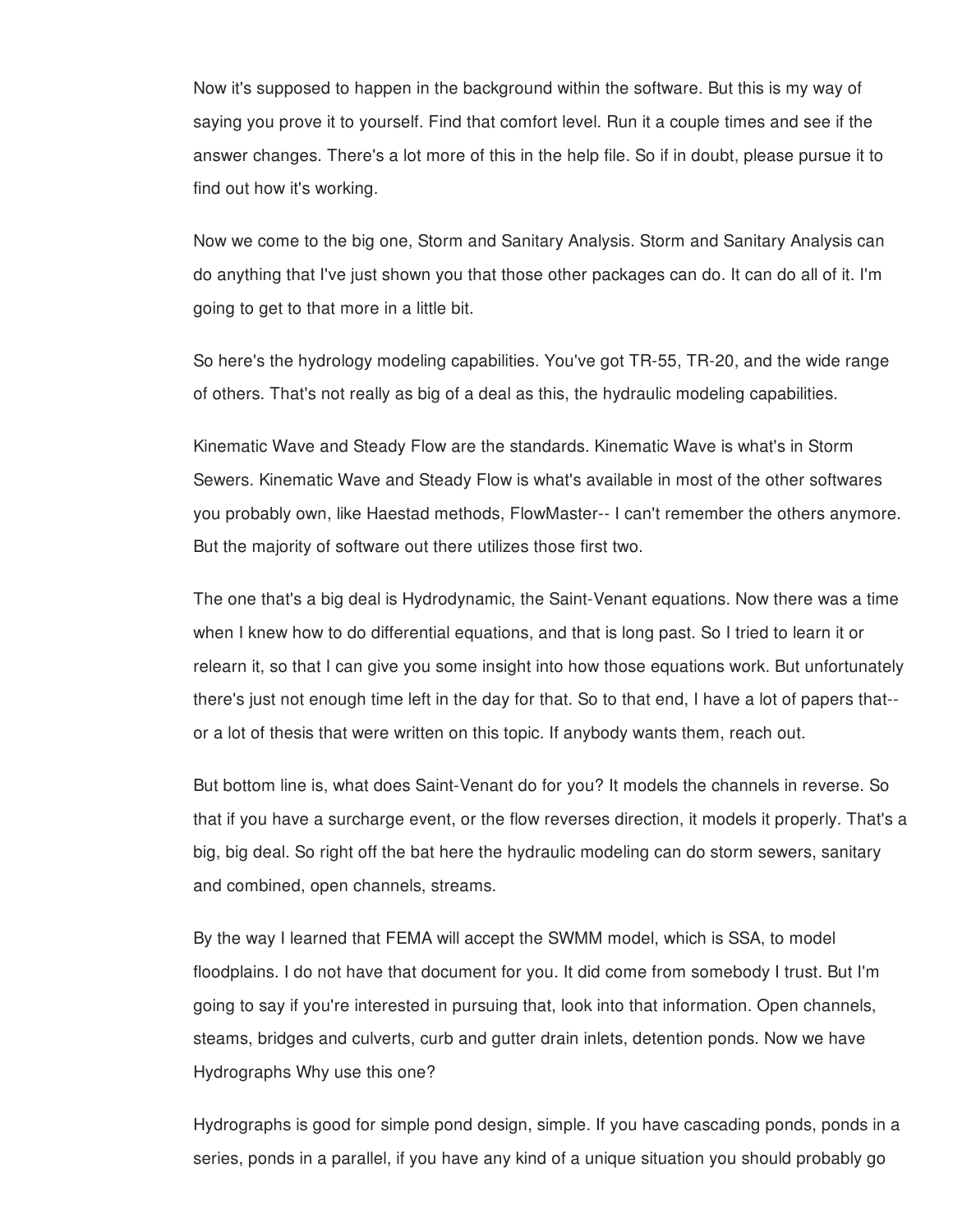this direction to SSA, force mains and flood overflow routing. So in summary, Kinematic Wave and Steady Flow cannot model backwater. It's similar to Storm Sewers, and all it shows you is hydraulic grade line spikes. That's it.

That's OK if all you're doing is sizing a sewer. That's perfectly fine. Hydrodynamic, however, can model backwater effects, flow reversal, surcharging, looped connections, pressure, tidal, interconnected ponds. That's incredibly important. So oftentimes when people contact me about issues they're having with SSA is they're running their model in those first two, Kinematic Wave and Steady Flow, and they're getting weird results. And then it's simply changing the toggle to Hydrodynamic, and all of a sudden things start making sense again. There's a lot more to it than that but that's oftentimes the issue.

So in SSA, the equations used for open channel and partially filled is Manning's. For Steady Flow and Kinematic, the slope is the pipe slope. That's again, a very important part. For Hydrodynamic, it is the friction slope. That's a big, big deal. And I can't explain it in the class, but something you should research and get familiar with.

For pressurized systems, Hazen-Williams or Darcy-Weisbach replace Manning's. Now let's be clear. It's not for potable water systems. I don't recommend you use SWMM for a potable water pressure pipes type system. It's not intended to do it. In theory, some of the equations are applicable. But I don't recommend it.

So now in a grand summary here, why should you use the other packages? I just presented to you four packages of software, Storm Sewers, Express and Hydrographs, and then SSA. So why don't you just use SSA all the time? Well because it's overkill. It takes a lot of time to enter all that data. And quite frankly if all you're being tasked to do is, let's say a cul-de-sac, and you need to do the storm sewer and you're sizing a pipe, Storm Sewers is the way to go. To that end, the reason why-- which I will be showing you here in the demonstration-- is the interactive Peak Flow design. Hydrographs and Storm Sewers has a real nifty screen, which I will show you that makes it really easy for you to see the immediate results when you make tweaks to the model or to the design.

So it really depends on what you're being asked to do. If whoever's giving you the direction, mentions the word analysis, for example, if a city engineer says, I want to know how your proposed improvements are going to affect our existing system, SSA, SWMM. You're submitting a set of improvement plans to a city and it's a new storm system and you just need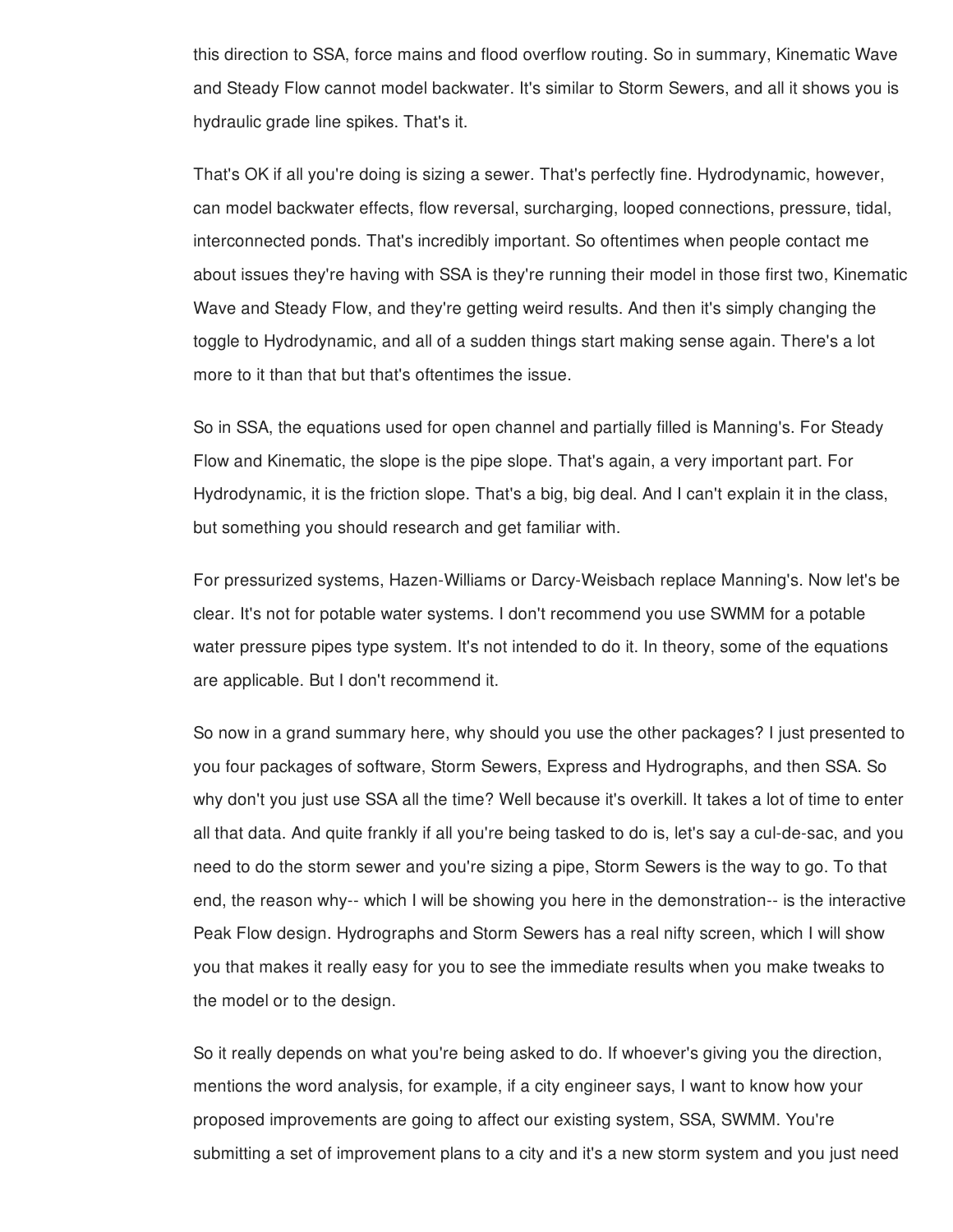to prove that its sized to the 10-year or 25-year, whatever it is you're required, Storm Sewers. These are the things that you need to be aware of.

So I'm not going to go into detail on River Analysis. Because that's literally a whole other class. But it's HEC-RAS with benefits. It takes advantage of all the terrain tools in Civil 3D. So to be clear, HEC-RAS is something you can download for free from the Army Corps website. And the engine that's in River Analysis is HEC-RAS. So it's the equivalent, identical model. It's just you get the benefit of all the tools that are in Civil 3D.

Does anybody here do floodplains? All right. You know how hard it is to make cross sections and to get them in the right direction, and to get all the proper information into those sections? This takes that out of the mix. This makes it tremendously easier to do. And now in the past classes, I used to have to tell people you'd have to pay to buy it in the Ultimate Suite. Now you own it. If you guys have Civil 3D, and you're on subscription, you now own River Analysis.

So we're going to dig and dive right into some demonstrations here today. I'm going to start with showing you where these tools are. So in Civil 3D, on the Analyze tab, on the Design Panel, here is Storm Sewers, Hydrographs, Express, and then there's a nifty tool called Stage Storage which helps you extract pond volumes based on elevations. It's really handy. And in my manual I have exact steps to follow to utilize it.

I'm going to launch Hydrographs as a start. And because I don't do this too often anymore, I don't want to mess up the actual steps or put the wrong variables in as I go. So right off the bat I'm going to add a hydrograph. I'm going to go to SCS. I'm going to call Preconditions. It's going to be 10 acres.

And curve number, here's a nifty thing. There's a little magnifying glass there. It brings up table 2-2-- I can never remember it-- c, I believe it is, from the TR-55 manual, the CN values that we always have to look up. So it's right there handy for when you have to do it. There's also a composite curve number generator. So if I do 2 acres at 98, which is impervious; and 8 acres at-- and this is what I need to remember just so the numbers come out right-- I believe I used 80. And if I didn't, we'll get through it.

So therein lies some information there. Now here's TR-55. I'm not going to do TR-55 here, because it takes a little bit of time. But there's your sheet flow, shallow concentrated, and of course, channel. I do want to bring this to your attention. You see that 300 feet maximum for sheet flow? I've used that for years to extend my time and concentration to make it last longer,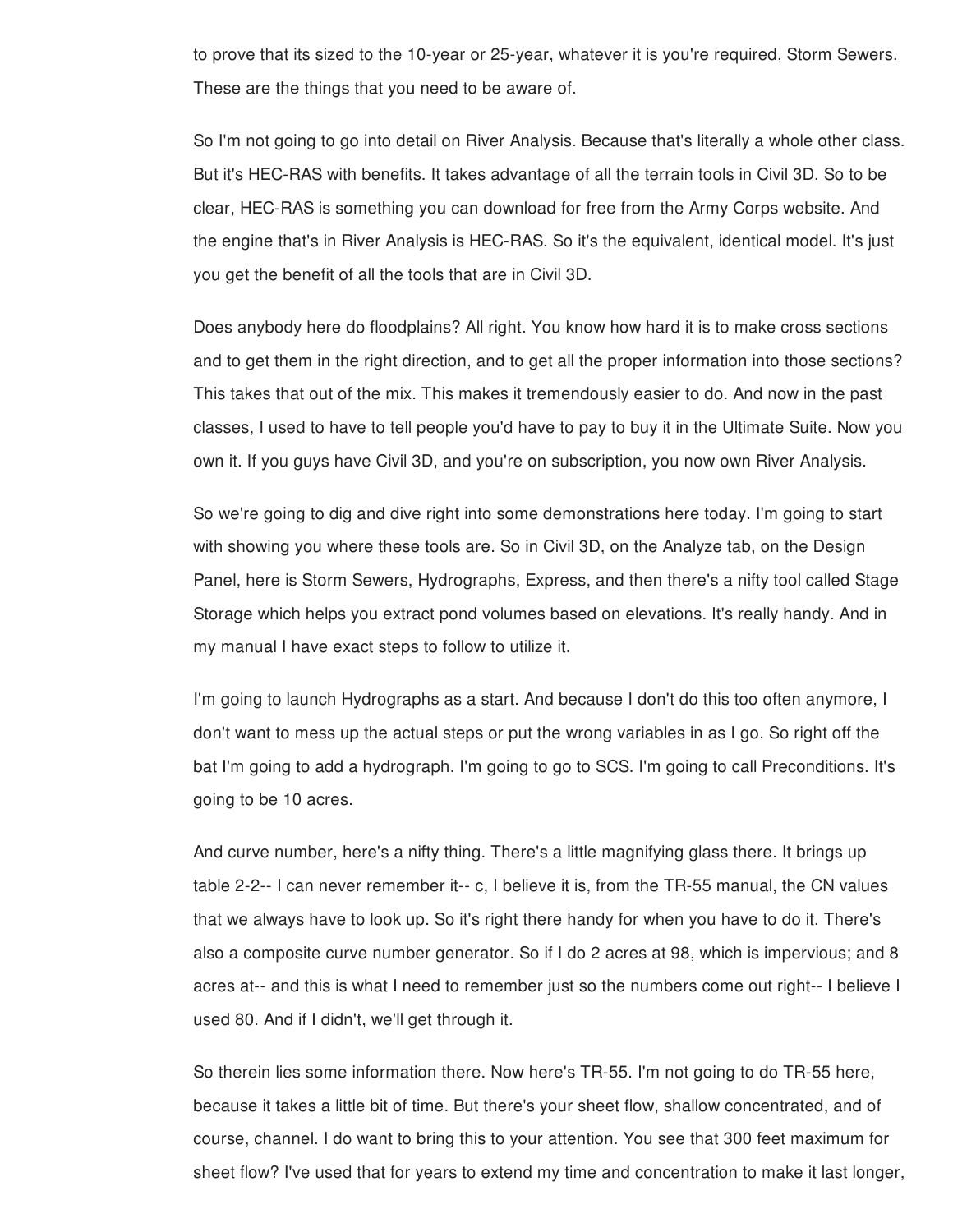so I'd have better results, right? Nowadays 100 feet is the requirement or the maximum that you're permitted to use. Again, this is an item you should be aware of. You need to be aware of it. Just because the software says 300 foot max, doesn't mean you're allowed to do that.

- **AUDIENCE:** Who determined that?
- **DINO LUSTRI:** That was studied by Army Corps, I believe. No, let's see.
- **AUDIENCE:** SCS.
- **DINO LUSTRI:** Thank you, SCS. You're right.
- **AUDIENCE:** Paper 28, I think.
- **DINO LUSTRI:** And that-- great. I should have that for you, and I didn't have that. But thanks. Which paper was that again?
- **AUDIENCE:** I think it was 28, but I could be wrong.
- **DINO LUSTRI:** OK. 28.

## **AUDIENCE:** It's 20-something.

**DINO LUSTRI:** Thank you. So I'm going to cheat a little bit here. I'm going to go to User, and I'm going to do Time of Concentration, and type in 60 minutes just for the sake of getting us through. Now from where I live, I'm in the west side of Cleveland in Ohio. Were dead flat. But we're also a type 2 storm distribution in my area. The majority of the United States is a type 2. If you're out on the edges all the way from Seattle, all the way to Florida, basically there's a different distribution for you. So you've got to know which one it is.

> There's that 484 number I referred to earlier. Again, something you need to be aware of and familiar with. I click OK. I accept it, and now I have a hydrograph. I'm simply going to copy it and paste it. So I have an identical hydrograph. I'm going to double-click on it, and I'm going to type in post, for post-construction.

> I'm going to go to-- let's see-- 90 as my CN. And my time of concentration is going to go down to 35 minutes. OK. Exit. I now have two hydrographs, simply existing conditions, preconstruction, post-construction.

Now I forgot to mention this button, Precipitation. Here's your SCS 24-hour precipitation in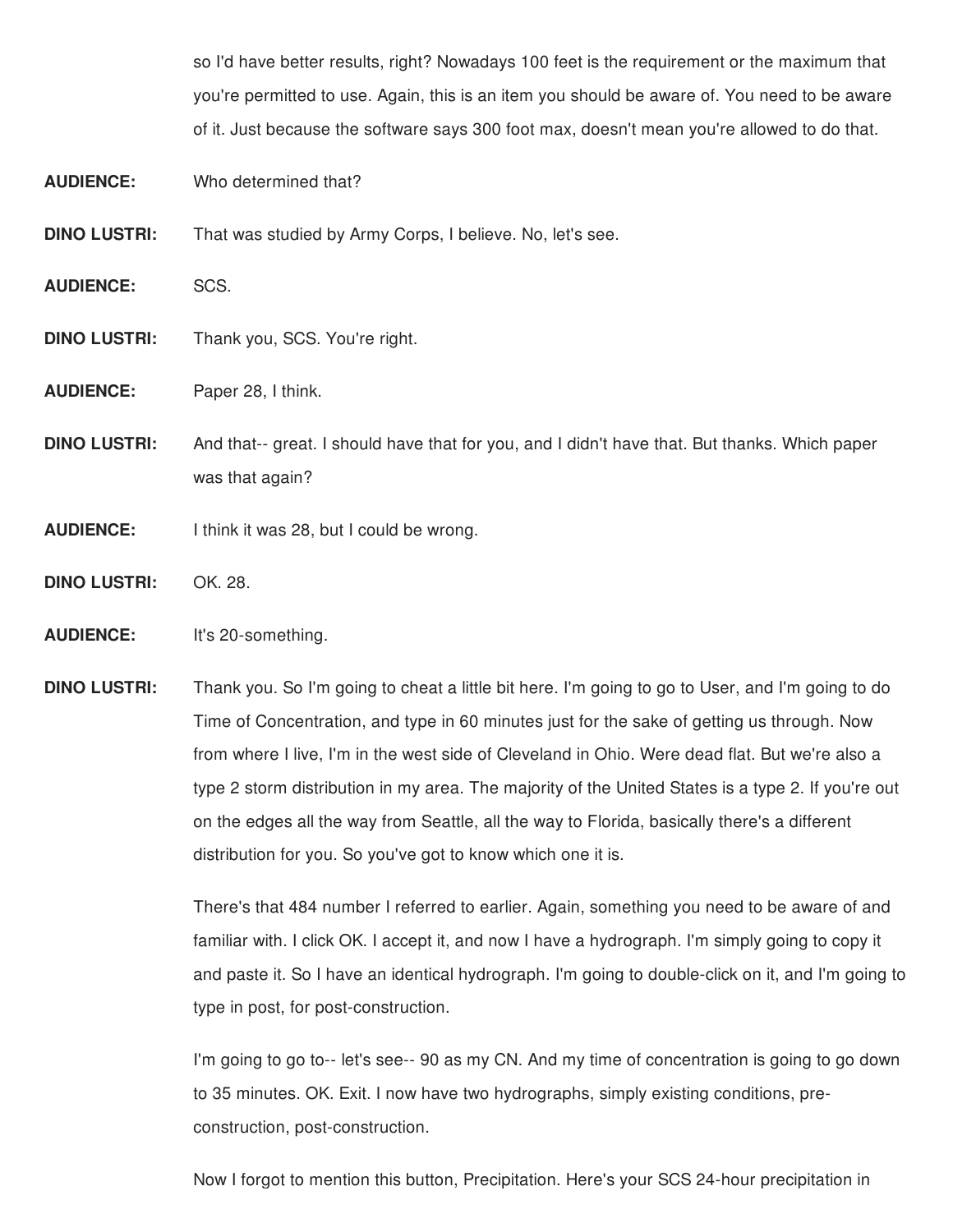inches. And you can enter whatever numbers you want in there, based on whichever rainfall data you're going to use. You can save it and share it amongst the rest of your designers in your office. So you don't have to enter this information every time. But it's that easy, and it's that available.

Now I forgot to mention this button, Precipitation. Here's your SCS 24-hour precipitation in

So now we're going to move over to ponds. But really quick before I do that, does anybody in here-- has anybody ever heard of the critical storm method? No? Wow. It must be only a Midwest or an Ohio thing, apparently. Basically all that means is if you're designing a detention basin, all the storms up to the critical storm need to be held back to the one-year predevelopment outflow. So there's an equation in here, if you're interested in it.

But ultimately I'm going to say we're going to design for a five-year critical storm. So I'm going to start with a pond. And I'm going to type in a name for it. And then I'm going to type in an elevation. And I'm going to hit Apply. I'm just going to fake some contour data in here. And by the way, there's no connection between Civil 3D and Hydrographs. So if you do staged storage in Civil 3D, you can't export that in any way to Hydrographs. You can, however, export it to SSA. It's got a really unusual ending to the file name. I think it's aecc\_sst.

And if you do a staged discharge effort in Civil 3D, you can bring that right into SSA. This, unfortunately, we have to do manually. So I'm going to do this just a couple more times. And then I'm going to emphasize to you how bad it would be if I were to go click on one of those tabs right now. I'd lose all this effort that I just did. So hidden down here in the bottom right is the Done button.

You hit that button then it saves the information. It's stored. So don't forget that. I've done that and followed up with some very creative words afterwards.

Now we go to Outlets. Now the thing with outlets is you need to know what all these columns mean. And in the manual and in the help file, there's this exhibit that tells you exactly what they are. So very briefly letter A here represents the pipe that exits or leaves your outlet structure. So whatever structure it is you're designing, the pipe that takes the flow away from it, that's A. So for our purposes, we're going to make it an 18-inch, one barrel, and it's going to be at 100. And it's could be 50 feet long at 1%.

Now B, what's B? I'm assuming everybody here has to deal with water quality at some point. So B can be your water quality orifice. So this could be a 2-inch, let's say. And the elevation of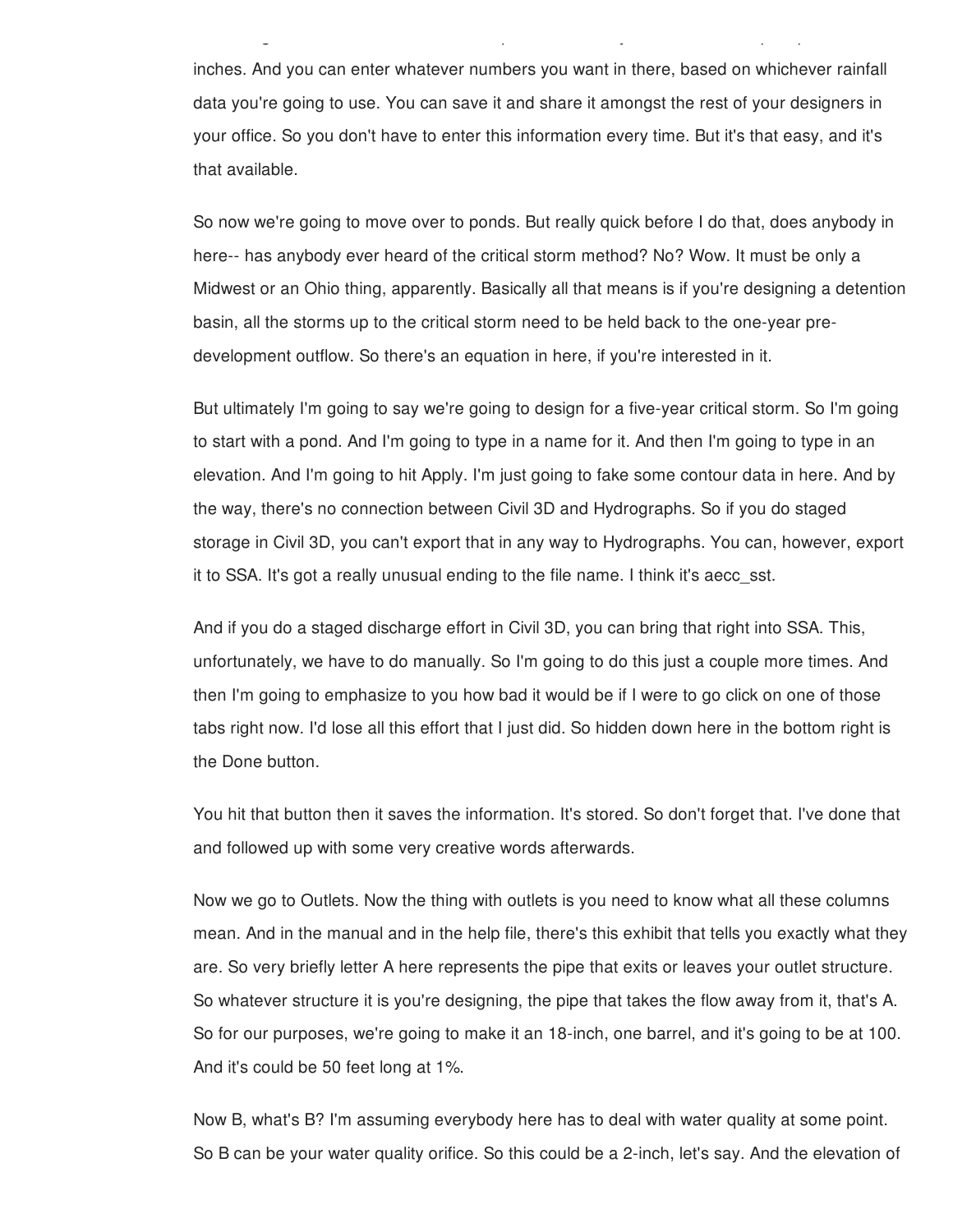that is 100.1. And C can be your detention orifice. And if I recall the elevation of that one it's 101.6.

Now here's a part that I missed when I started using Intellisolve over a decade ago, 15 years ago. Multistage, you must set this to Yes if you want these to act simultaneously. What this means is if the flow starts to fill in the pond, and the 2-inch orifice starts to let it go, then it rises up to the 101.6, the 6-inch. As soon as it hits that, if you don't have this set to Yes, the flow that exits the 2-inch will stop. And you'll only get flow exiting the 6-inch. That's not real.

So why is this in here? There are a lot of engineers out there, reviewing engineers, that have been doing this for a while that want you to oversize your pond. So if you set these to No, your pond is going to be bigger than it really needs to be. Bottom line is I've been required to have that set to No. I disagree with it. But at the end of the day, it costs money is what it boils down to.

Now over here we have a weir. So let's call it the-- if all hell breaks loose the water has to spill out and you need to get rid of it. So the crest elevation that I'm going to use is 105. And the length is 10 feet. And here again is Multistage. Now the weirs default to Yes, which makes sense. It's going to be leaving the 6-inch and overflowing at the same time.

So before you click on any other button, don't forget to hit this Compute button right here. If you don't hit that, you lose your work. So now we made it through. And we're going to go to the pond tools. Let me just check something real quick. I made the mistake yesterday of not entering a number, and I don't want to repeat it.

So that's the curve of your pond outflow based on the criteria we just gave it a couple seconds ago. Now here's what I like about it. This little dialogue right here gives you the ability to show the target line. So remember what I said. We're going to do a five-year critical storm. So I'm typing in the 3.157 Q cfs, from the one-year existing runoff. And I'm going to do that for every storm up to and including the five-year.

Then I'm going to match the pre-construction conditions by just typing in the exact same cfs that was permitted. I'm sorry I can't type and talk, apparently. I need 361. And then I'm going to switch this back to post, And hit Estimate Storage. So what you're seeing on the screen now on that graph is the green line is your target line. That's what you're permitted to let go. The blue is the Q that you're actually letting go.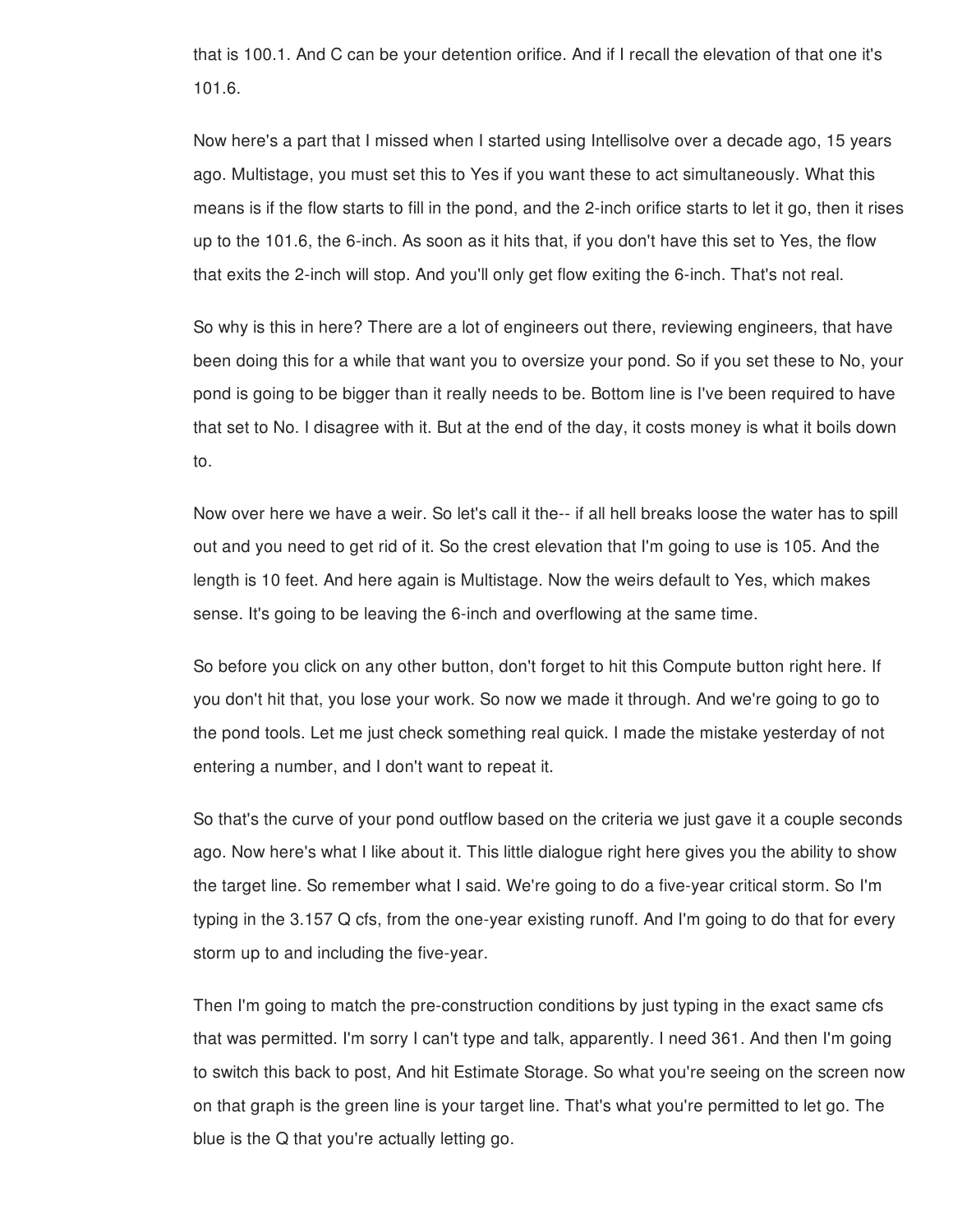So what I'd like to show you, now this is why I think Hydrographs is better than SSA for simple pond design is what I'm about to show you right now. Down here in this bottom corner, this interactive dialogue down here, I just moved the interactive slider up to half. So I'm going to move in half increments. I'm going to pick the C orifice, which is the 6-inch, and I'm going to start making it bigger.

As you notice, the blue line is moving towards the green line. Now I just got to an 8-inch diameter, if I go to 8 and 1/2, which I'm not aware of that pipe, anywhere but if I go to an 8 and 1/2, I'm really close. But I'm going to go back to 8, just to give me a little cushion. What this means is you don't want to make that blue line go past the green line. If you do, you're releasing flow at a greater rate than you're permitted, based on your design.

Similarly, I'm going to go to the weir, and I'm going to lower the crest elevation from 105 in half-foot increments. Now you see I crossed the green line. So at this point I would be letting more flow go than I'm permitted when it starts to top the pond. So I'll raise that back up a little. And now, so what you're doing is you're moving that blue line as close as you can to the green line. And what that does is optimizes the size of your pond. You don't need to build more pond if you can make this work.

This is the reason why I like Hydrographs for simple pond design. If you try to do this in SSA, you're going to have to look at the results that you've done the first time, make changes, perform analysis, look at the results again, make changes, perform analysis. You're going to have to do those steps over and over again, and enter quite a bit more data than I did here.

It works. It'll work. I just don't think that's a good use of your time, if all you're doing is sizing a pond. If you're analyzing how a pond works in the greater system, SSA. If you're sizing ponds, and this is your only purpose and you need to generate a report so you could submit it to a reviewing engineer, this is perfectly good. And I've been using this for over 15 years, and haven't had any issues so far.

OK. So that's Hydrographs. I'm going to skip over now to Storm Sewers. And Storm Sewers is launched from inside Civil 3D, or well-- now at this point, it's only inside-- Utility Design. Again, you have all of these drawings and all the data files, you have this as part of the handouts. I purposely brought in an old file. Because I want to emphasize to the importance of this dialogue right here.

Autodesk changed the programming language from VBA to .NET a couple releases ago. All of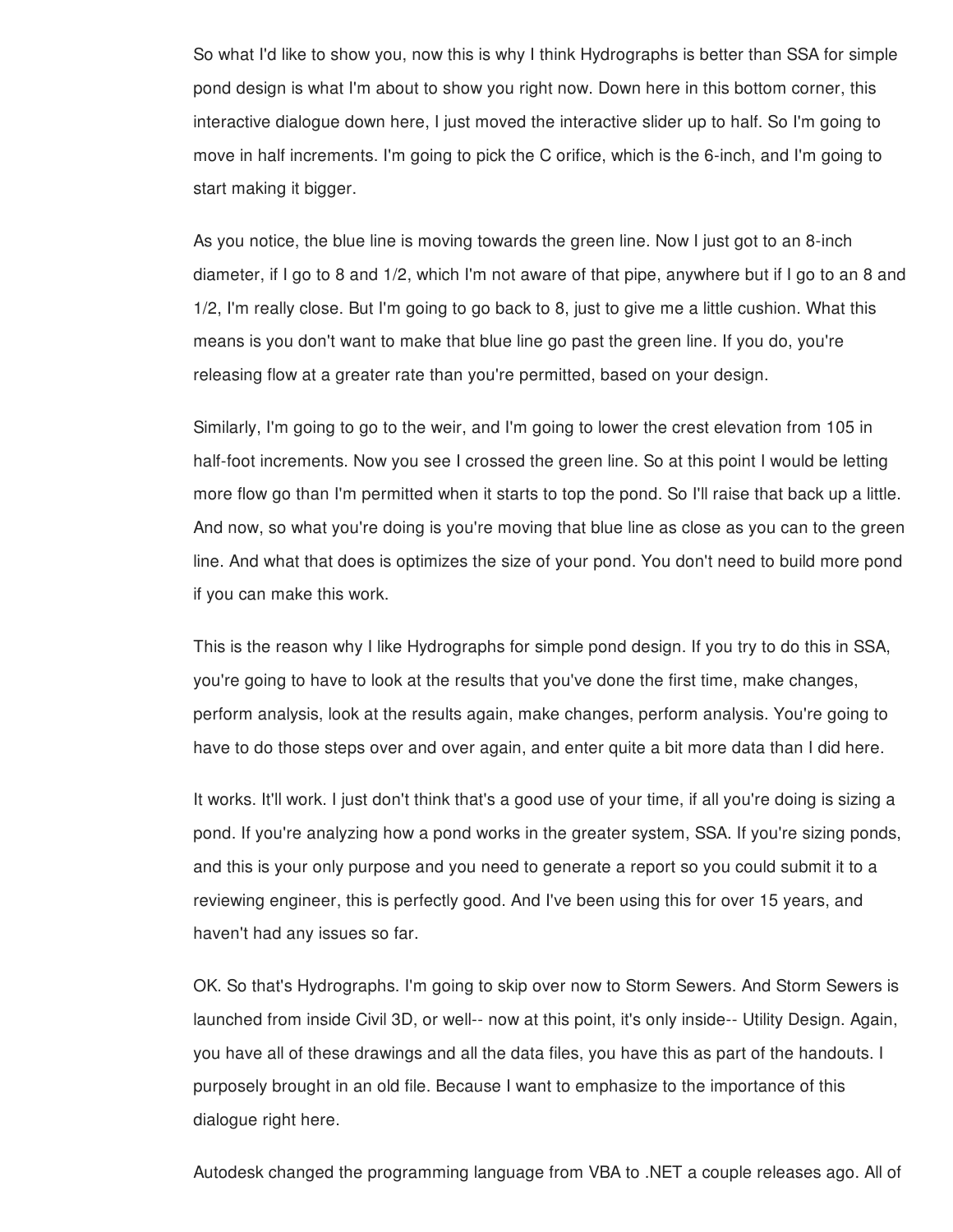the stormwater management tools are heavily dependent on .NET. If you don't make this conversion, you are going to get mistakes. You are going to have issues. All right? So it's very important that any old drawings that have pipe networks in them that you do this conversion. Not only do you have to do the conversion, you have to save the drawing, and you have to do audits. Audit, audit, audit in Civil 3D. Make sure you're OK.

And so now I have a drawing. And I have a pipe network here. It's kind of hard to see. But it's this aqua-colored, with an outlet to the pond, et cetera, et cetera. Now I'm going to go a little old school. I'm going to export this to an STM file. All you have to do really is click on it, and up in the contextual ribbon you have the option of going to Storm Sewers or going to SSA. And it'll bring this model straight into it.

I kind of like to show this, just to give you an idea of what you're dealing with. So under Pipe Networks, there's the pipe network. Right-click Export to Storm Sewers, and I'm going to shove this on the desktop as 123, Save. And now I'm going to launch Storm Sewers. So obviously you could have done that in a fell swoop just by going off the ribbon. I just like to show this the other way.

So I'm going to open the STM file that I just exported, and there it is. Now to that end, we have a lot of data that we got to enter in here in order to make this work. And I'm going to cheat a little bit. And I'm going to put just some 1 cfs in here. The drainage areas are 0.5, the C factor 0.65.

And I'm going to give you some humor here in a second. Check out the n value. For those of you who can't see that, that's 10. That means the water evaporates the second it hits the pipe. So what we do there is we change it to 0.013. We'll do that quickly here. I don't know. You might use 0.012 in your neck of the woods.

Now again, here's a little trap. If you don't click this hidden check box, OK in the bottom right, you're going to lose all the edits you just did. So please remember to do that. I clicked OK. Now I go to Run, and here's the screen. I mentioned the four types of analyses that you can do, calculations.

I hate using that word, but that's what they use here. So here's Analysis with Design. There's the Enhanced Modeling System I referred to earlier that you have to run three times, Full Design and Capacity Only. Now personally I'm on the west side of Cleveland. We're flat. I have to dictate what the inverts are, and then I have the size of the pipe accordingly. There's no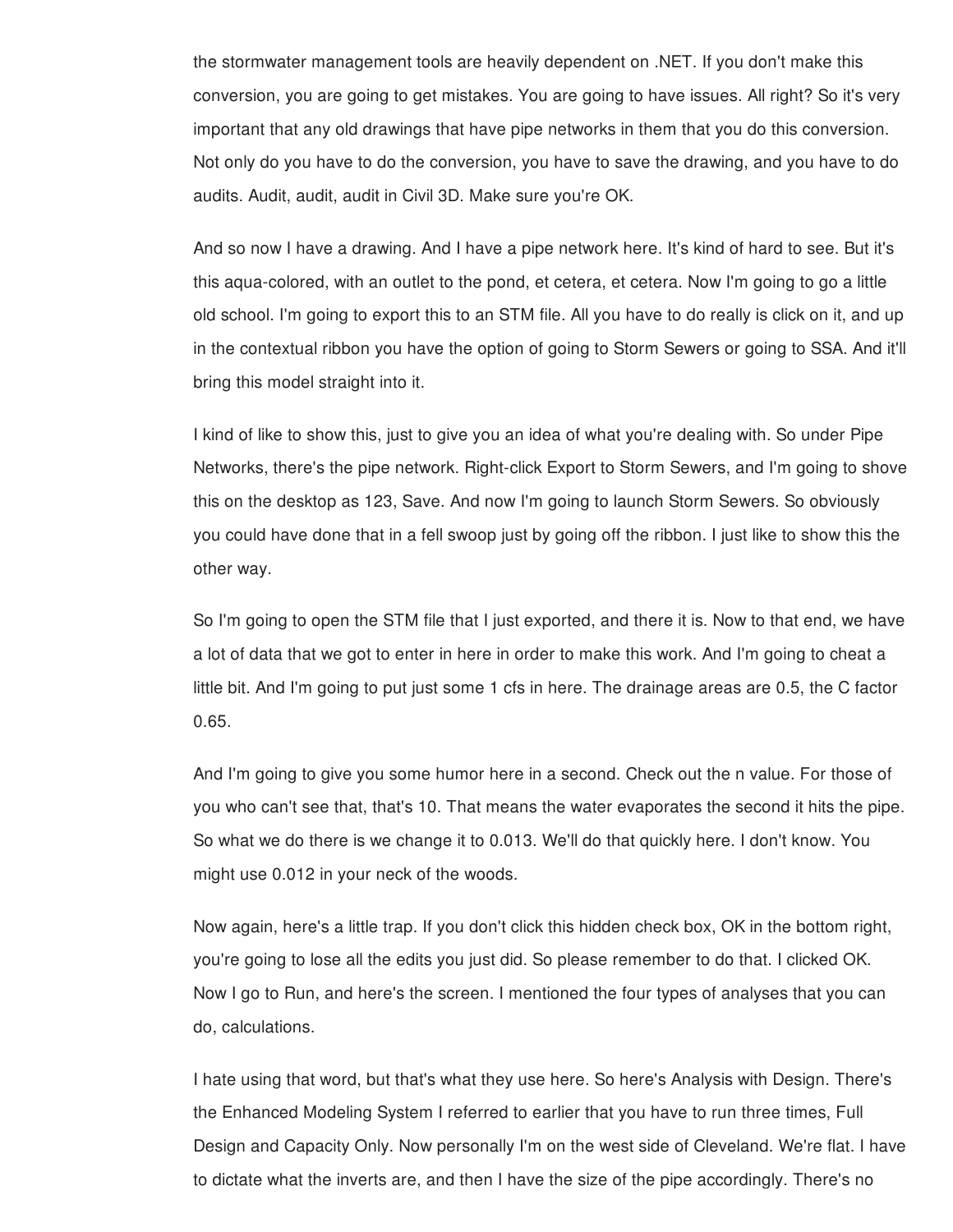choice when it comes to that. So I really only use this for capacity. I only use this to size pipe.

to dictate what the inverts are, and then I have the size of the pipe accordingly. There's no

Having said that, I'm going to show you Analysis with Design. And I'm going to get a little bit of an error there, but ultimately I'll get the screen. So I wish I could make this bigger. But if I drag that out, it doesn't exactly grow.

So what you're seeing here, the red line represents the hydraulic grade line, which is great to see there. Here's that slider again. This is the interactive nature of this dialogue, which is why I'm pushing you to consider this for simple design, for peak flow design. So right now I want to take this invert and raise it up. So I highlight the up invert, and I'm going to move it up in halffoot increments. No problem.

I want to take the 18-inch, and make it a 24-inch, no problem. I want to go upstream. This is the next leg up. Now the inverts aren't matching there. I could have brought this other invert up a little further. But I'm going to go all the way upstream and show you this one here. Now there's all kinds of things you can do. I mean I can raise the whole entire pipe up. I can bring it down. I can go to the upstream invert and purposely-- I'm doing that to show you how the hydraulic grade line reacts immediately to me messing with the model.

This is why I like it. You get the immediate results. You get to see it work. The second you're done, you can export this back into Civil 3D. So to that end, by the way, you can turn on the energy grade line, which is right here. I know you can't see it. It's a dotted black-and-white dotted line across the screen.

Here's a neat button. You can omit the weird pipe sizes, 21, 27 and 33. So they're not even considered. Little things like that are in here, and they're nice. But ultimately that's what I wanted to show you about storm sewers. So now I'm going to switch back to Civil 3D in order to give you a couple tools and things that are in Civil 3D that I find to be really useful.

When you click on the surface, everybody knows that a Civil 3D surface is one entity, and it highlights. So I'm going to go mess with the style. And I'm going to break a rule. I'm not going to use the style. I'm just going to mess with one that's currently active. And so what you're seeing now represents watershed areas. It's as simple as a style.

Now there's a lot of-- I call mistakes on this, because the surface was generated from contours. And whenever you have that, you've got to do some cleanup. Unless you have points that you can augment this with, you're going to have to do the cleanup. Now we don't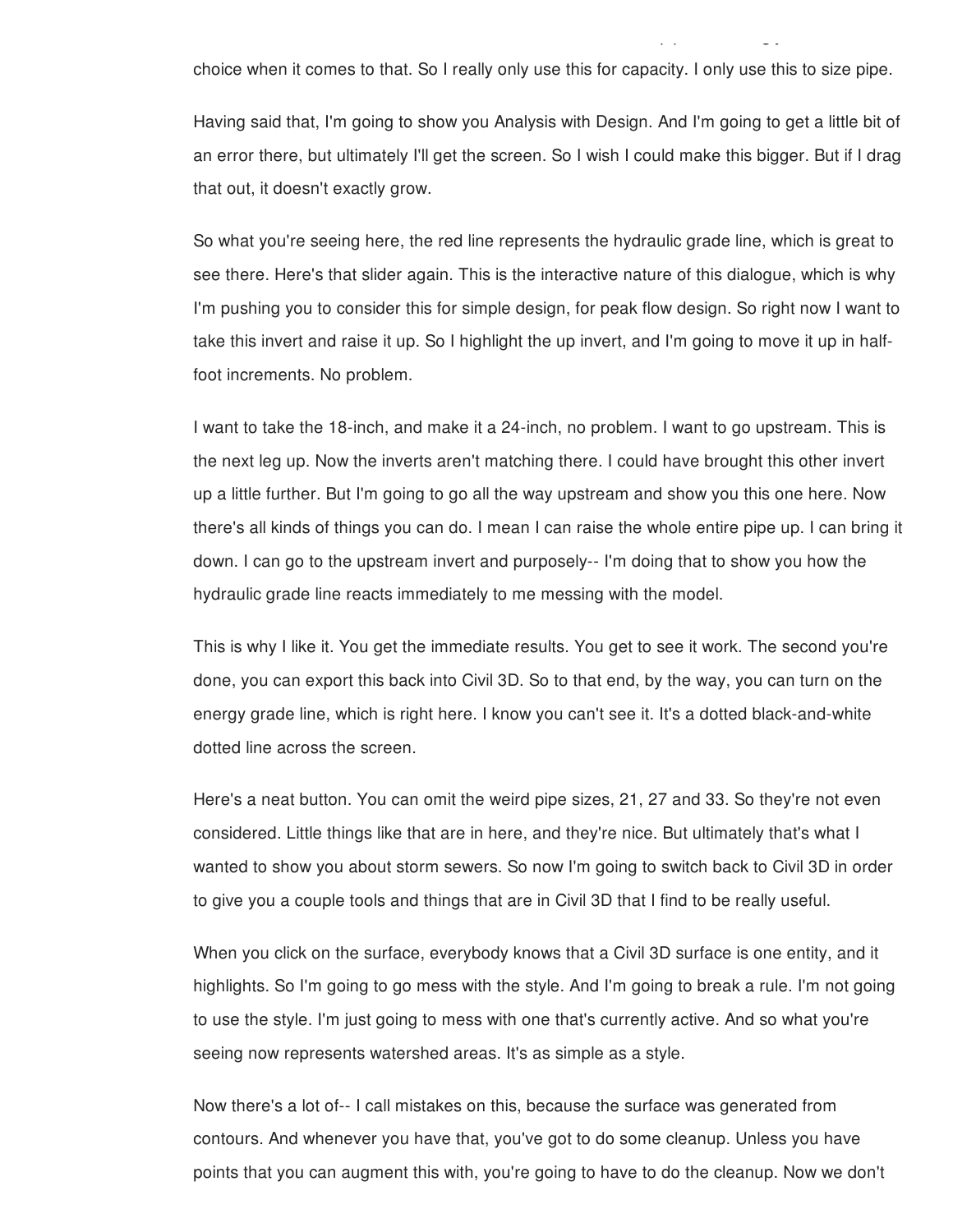have enough time today for me to show you how to clean it up. But ultimately it's a pretty fairly simple process.

Now one of the things that I would like to show you is a command that's been in the software for a long time. But the people who use it, it's like you play with it for five seconds, and then that was nice. Now move on. It's the water drop. So what's the purpose of the water drop?

So as you see me clicking like a mad person here in this watershed, and then going to these other watersheds, you're getting the general idea that it works really well. That's where the green lines are actually represented very well. What's the point? So what did I do by polluting my drawing with all these cyan lines right now?

It's for the next command you're going to use, the Catchment Area command. When you click on that button, if I go and click somewhere-- I'm trying to get a spot there-- I just got a useless watershed. That thing is meaningless. It does nothing for me. However if I go click to this water drop line and pick, I just got a very accurate representation of the area that flows to that location. So water drop is the first step to you doing a catchment, which helps quite a bit.

Now this is me getting on a soapbox again. Don't use layer commands when you're doing Civil 3D efforts. Use Styles. Use the controls that are meant to be used for Civil 3D. And what I mean by that is if I want to erase all these cyan lines right now, don't do a layer isolate, or try to and use it that way. Click on one of them, right mouse click, and hit Select Similar. Then hit Delete. Click on the one item, right-click, select Similar. I only had one there, and hit Delete. No there's COGO points that come in as part of this. Don't do that on that one. The COGO points will all go away.

Now I'd like to show you, though that these watersheds areas are on here. But when you click on it, you see everything highlight? Well, what if I only want this watershed and say this watershed? Well there's a nifty little tool up here called Extract from Surface. So I'm going to Extract Objects. I don't want the border. I don't want all of them. So I'm going to Select from Drawing, pick it. And now I'm going to pick this one, and this one.

Now you're not going to see much of a change. Because the Style is still turned on. So what I'm going to do is I'm going to click on this, and change the style to none or no display. And those are the resulting polylines that came up. Now I'm going to break a cardinal rule again, just for the sake of clarity, and move the resulting lines out into an open area there.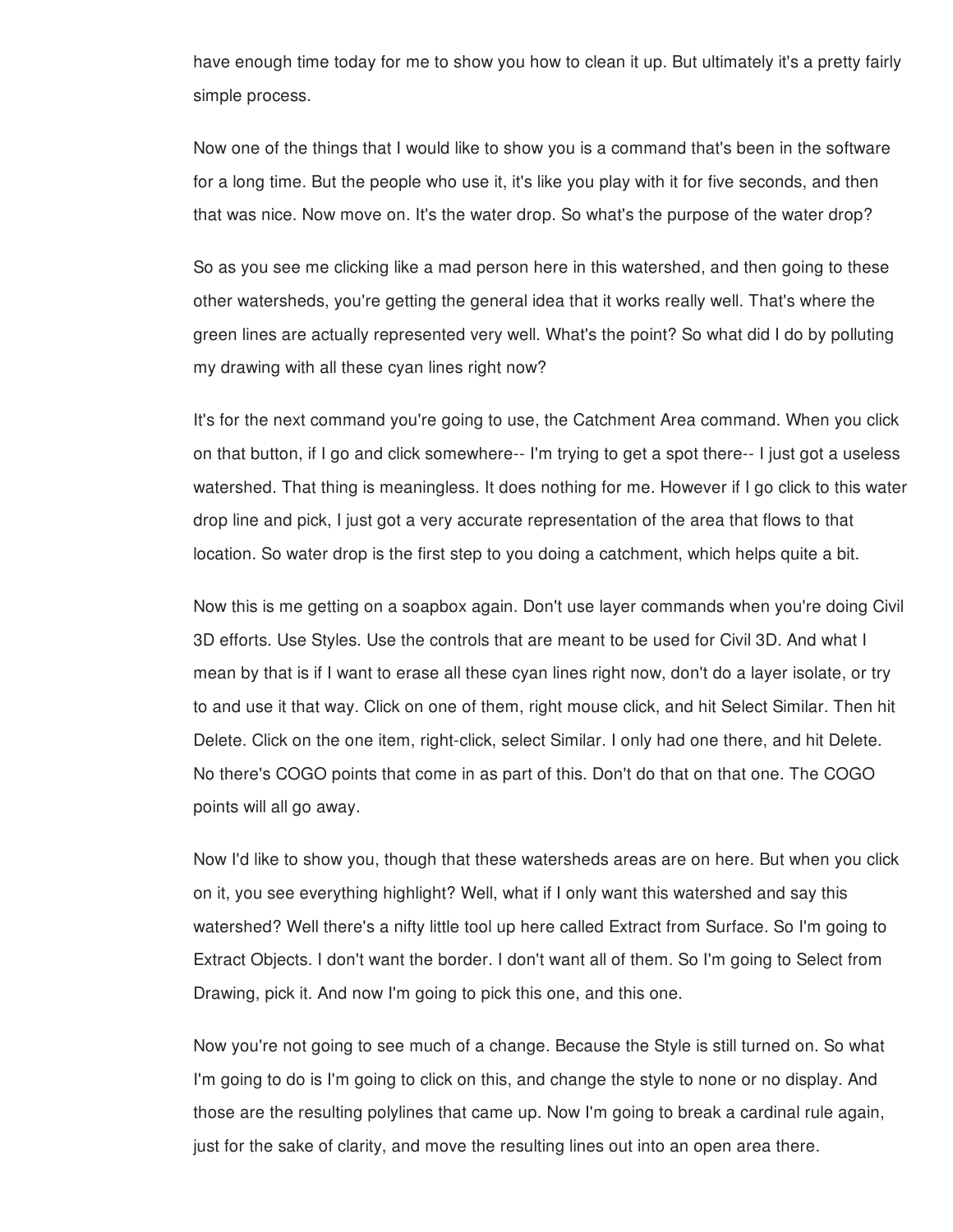Now in the past when we wanted to get this entire area as one area, we used to have to play the trim game. You'd trim out the lines in the middle, and then you did polyline edit, and you joined the lines together. And that takes some time. So what I'm going to show you is an undocumented command called Linework Shrinkwrap. If you type linework at the command line, there's going to be a list of eight or so linework commands. They're undocumented. So I really can't tell you what they do. But this one I can tell you what it does, because I use it all the time and I love it.

Linework Shrinkwrap allows you to envelop an area. And when I hit Enter, it creates a closed loop of an area. This is very handy.

**AUDIENCE:** [INAUDIBLE]

**DINO LUSTRI:** Civil 3D. I can tell you that this command is used when you're doing corridor models, and you're doing-- it's used in the background when you're doing a boundary on your corridor model to generate a surface. It's really important. But it's there. So we can use it for whatever we want.

> Now those other linework commands, if you figure out what they do, please tell me. I'd love to know.

**AUDIENCE:** [INAUDIBLE]

**DINO LUSTRI:** That is. And I can list it. And I can get an area, which is right there. So that's handy. Now part of that, I'll show you another one. I want to know what this area, this area, and this area is. So I'm going to do a command called BPOLY. Now BPOLY is the exact same command as boundary, which is the exact same command that when you launch the hatch command, it launches-- it's the first step in the hatch command. In order to create a hatch, it makes a boundary, whether you know it or not. It's in there. But BPOLY boundary are the same command.

> So when I click Pick Points, and I take here, here, and here, and then I move the original star out of the way, these are all individual closed polylines of those areas. Now I use my up arrow key to cycle back to Linework Shrinkwrap, because I hate typing it. And I window it. And now I have the enclosed area for the entire part. This is really handy when you're doing quantity takeoffs of pavements areas, seating. But those couple commands are really handy, and I hope you find them to be as useful for you.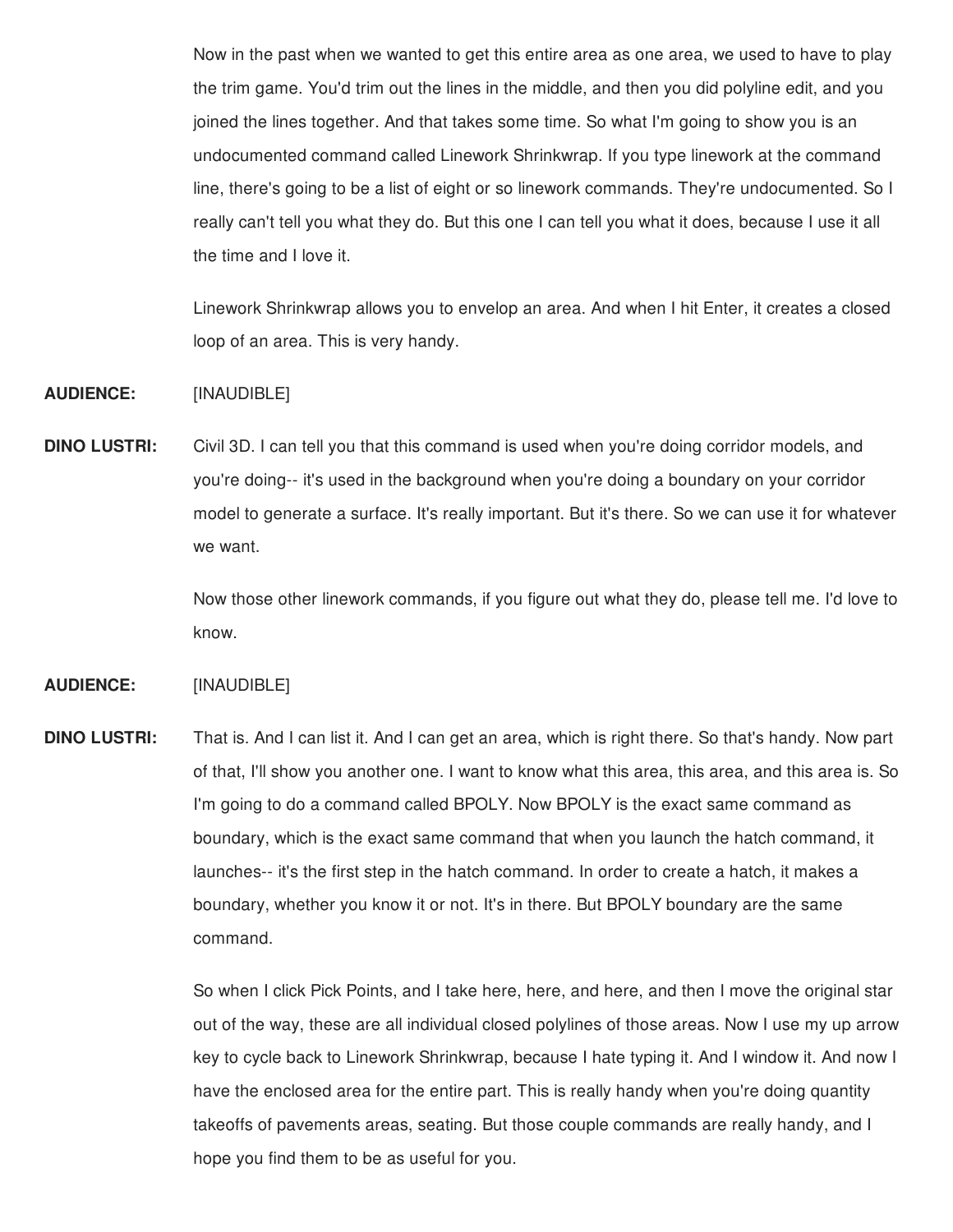## **AUDIENCE:** [INAUDIBLE]

**DINO LUSTRI:** Yes it is, it better be. So I showed you Linework Shrinkwrap, BPOLY. Now we're going to go to- - I made a mistake. I should've launched SSA first and imported. I'm going to import a SWMM model. And whenever you bring in a SWMM model into SSA, you have to use what's called a Hot Start File. The hot start file basically tells the software, so whoever did it in SWMM put in all the settings. They did the time period from which you're analyzing. They applied all kinds of other analysis options in there. So when you export from SWMM, it generates an INP input file. And it also generates an HSF file. The HSF stands for Hot Start File.

> That simply means so that you can launch it, and have the exact same settings as the original model. So it's really important that you have it. Now what I mean by made a mistake, is I should have done this before I showed you all the Civil 3D, so we didn't have to wait through it. But this shouldn't take too much longer to get through. Ultimately SSA has quite a bit of power in it. And I'm going to show you when this is finished, I'm going to try and show you the reasons that I really like it for the purpose of selling a project.

> And what I mean by that is you're usually talking to laypeople and not engineers. When you're the engineer, or you're the design firm who's analyzing a situation and trying to sell a solution to a city or governing agency, usually, to that end it's incredibly hard to convince them when you show them a report with a bunch of numbers in it, and nobody gets that. I mean it's hard enough for us to read through that, let alone to give it to a council number.

> So what I'm going to show you here is what I think is the best benefit. Because it'll get them to spend money. It'll get them to realize or recognize the issue, and spend the money in order to fix it. So there's going to be two things I'm going to show you here. I'm going to show you a profile view that basically will show it in a profile view. And it'll show the surcharging event as it rises in the pipe and peaks. And you'll see the limits of that.

And then the second thing I'm going to show you is the actual plan view. And I'm going to retheme the lines that are in the plan view, so that they grow in size and change colors, based on how full the pipe are. And that's a really, really high helpful one. That's the one I like the most. So here we're rounding near the end.

Now this is a small city in South Central Ohio called the city of Washington Courthouse. The engineer was kind enough to give me this data file. Obviously they have issues. Otherwise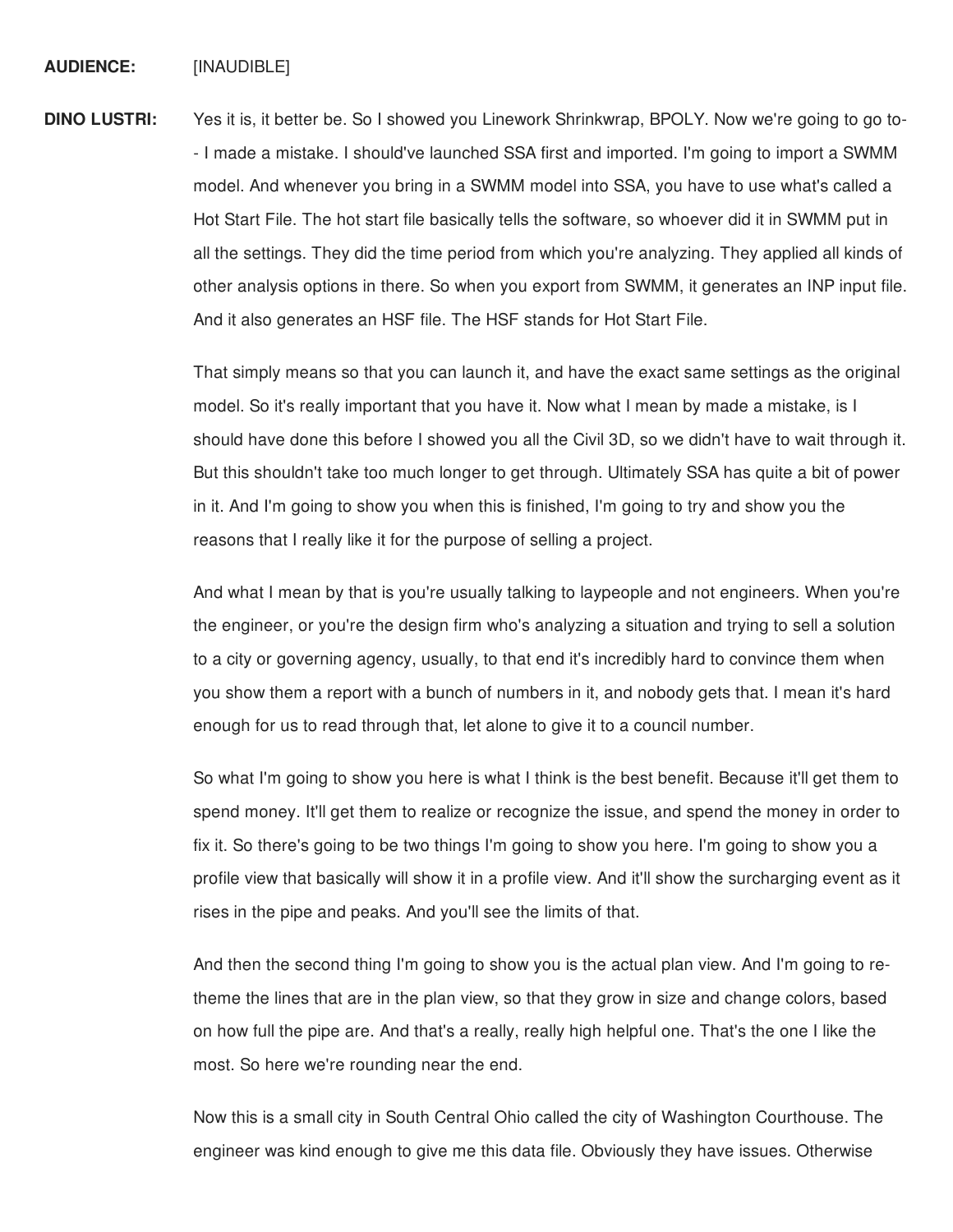they wouldn't have analyzed it. So what I'm going to show you here is that profile that I just mentioned, so I click on one junction. I go Start Profile Plot, and then I go to an outfall.

If you can't tell, it's highlighted in magenta color there. And I'm going to hit Show Plot. So there you see the result. And I'm going to do an animation on it. Now by the way, you can turn off all these labels. You can zoom in, zoom out; there's a number things you can do there. But I'm going to increase the animation speed, and hit Play.

See that little Record button? You can record a little video file. So you don't have to bring this to council meetings. You can just bring a video file to show it. When I hit Play, you'll notice that the pipe starts to fill. Now this is obviously analysis over time. Now the blue lines that are at the top of all the junctions represent the peak.

Now there's a double peak there, if you just didn't notice. It went down. It subsided. Then it went back up again. That's incredibly important when you're doing an analysis of systems like this. So this is a really handy tool for you to see that. Oftentimes people who only analyze this in a table or tabular type of format, they miss the second peak, which is a big deal.

So I'm going to stop this one. And I'm going to go back to the plan view. And I'm going to Display Options. So I'm going to go to Display Options and turn off all the nodes. I'm going to make the links show based on their capacity, so how full they are. I'm going to turn on the border and the proportional to value. So the links will grow in size if they're full is what that means.

I'm going to turn off the flooding and surcharging, and I'm going to add a legend for the links. So there that legends basically 25%, 50%, 75% and 100% full with the different colors. Now right off the bat this system, without any analysis in more than half of it, is running 50% full. So right off the bat, this tells me that their system is sized somewhat inadequately.

But now here's the animation that I'm going to tell you-- this is what's going to get them to open the checkbook and to start spending money to resolve the problem. That's a smelly neighborhood, right? That is a sanitary system, by the way. There's no denying the impact that that has on even a layperson. I mean it's right there, crystal clear. And it's something that you can use to further the cause. If you're a consulting engineer, or you're a city engineer representing-- a consulting engineer representing a city, this is incredibly useful.

So now there's another tool that I'd like to show you in MAP. So for those of you who don't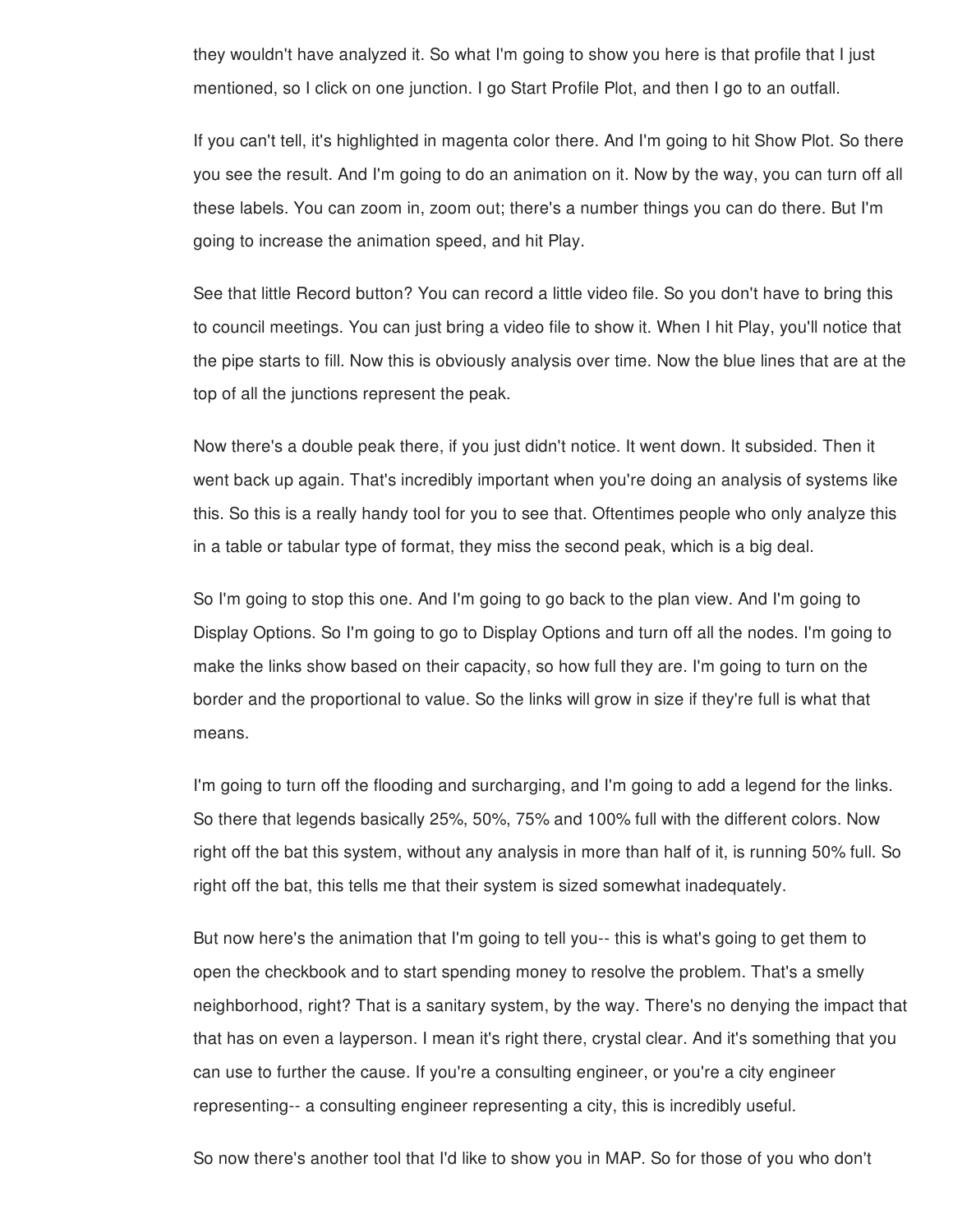know, Civil 3D has 90% of-- 90-95% of MAP in it. There's two parts that I'm going to show you today that are not in Civil 3D. And for that reason I would push you to get the Premium Suite, as opposed to just buying Civil 3D, for the purpose of why we're here, hydraulics and hydrology.

One of those items-- let me open up the drawing first. Because that's going to take a couple seconds. So this is a regular drawing. No, it's not a regular drawing. It's a drawing based off of an infrastructure model. And I'll show you what that means here in a second as soon as it comes up on the screen. It's a very simple model. But this is like a GIS right now. This is AutoCAD-based but it's GIS. It's got a lot of data. That simple bit of lines you see there has a wealth of data in them.

And what I'm going to show you is it works very much like GIS. If I zoom in, more data shows up. So that if you have an entire city on here, and you're zoomed way out, you don't get overwhelmed and your system crawls to a halt. Now that's the part I'm going to show you is under File, New. And here at the top, Industry Templates.

These are out of the box, in the software for you to start, for example, a water or wastewater, survey, gas, electric. You can start your own database for whatever area. So if you're a city, I would start here. This would be my first step. Create a new drawing based on this industry template. And then you can modify the variables that are in it. And what I mean by that is this.

So that little part right there, it's not in Civil 3D. It's only in MAP. The other part is this maintenance workspace. You can't open a maintenance workspace in Civil 3D. It's only in MAP. And the reason why that's important is when I click on this Attributes button, and I pick one of these pipes and hit enter, I get this screen.

If you have a stack of manhole stabs, invert checks, you send the surveyors out. And they measure down to the inverts. And you've got a stack of those, and you need to enter them into a database, the best way to do it is right here. And the reason why this is such a good idea is because-- let's just face it. A lot of that tedious work, you hire an intern, and you get them to start entering that data in there. And here's what happens.

For those of you who are familiar with databases, if I type capital S, capital A, capital N. And then the next time I type lowercase s, lower a, lower n, and then the next time I spell out sanitary. And the next time I do capitalize S, lower a, lower n; that's four different variables. That's not the same thing. So what you get to do here is you can actually enter what options